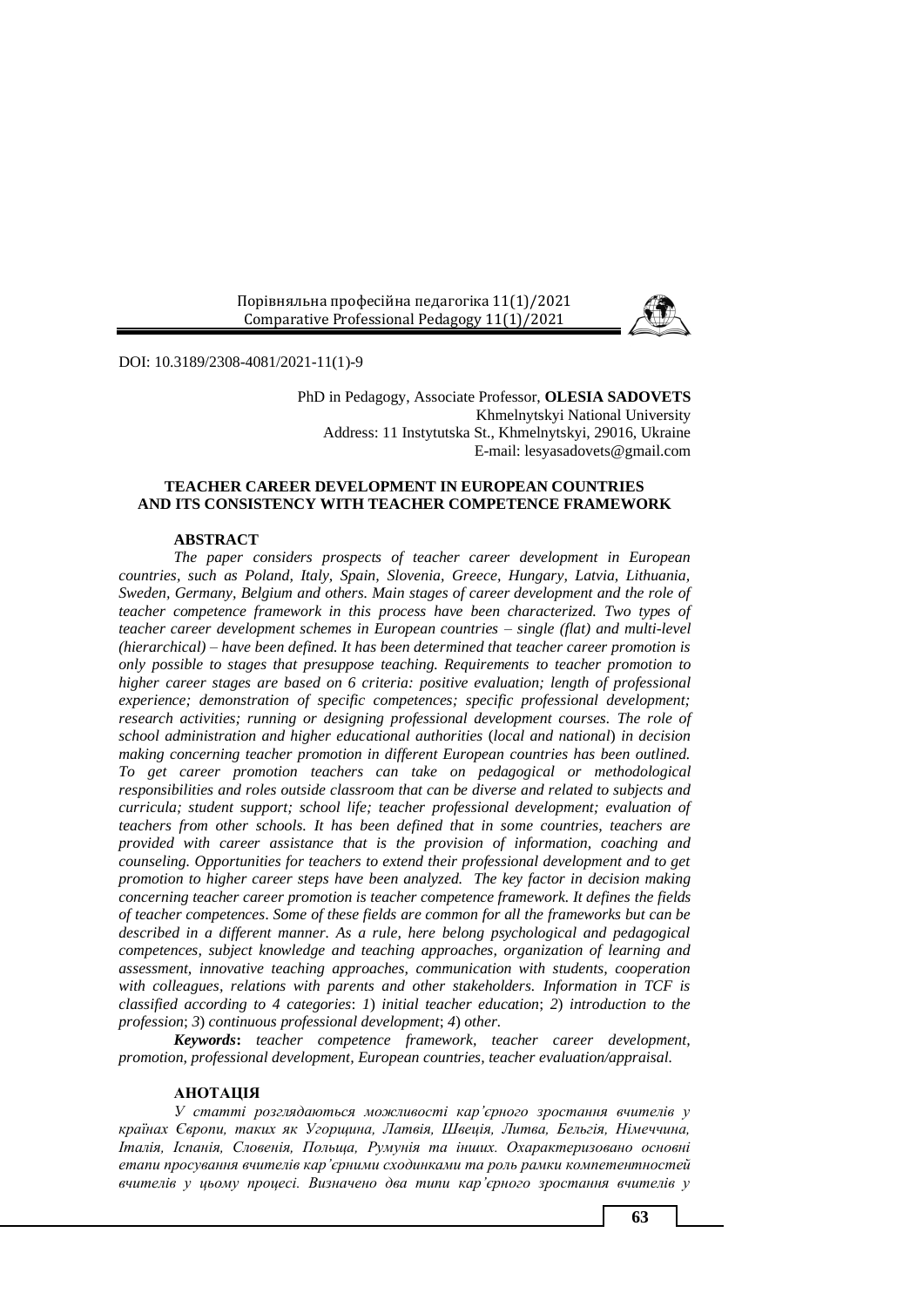

*європейських країнах – пряме* (*єдине*) *та багаторівневе* (*ієрархічне*)*. З'ясовано, що кар'єрне зростання вчителів можливе лише до тих сходинок, які передбачають викладацьку діяльність. Вимоги, що висуваються до вчителів, які претендують на кар'єрне зростання, базуються на шести критеріях: позитивні результати оцінювання діяльності вчителя; професійний стаж; володіння специфічними компетентностями; професійний розвиток; дослідницька діяльність; розробка або проведення курсів професійного розвитку. З'ясовано роль адміністрації шкіл та вищих освітніх органів* (*місцевих та національних*) *у прийнятті рішення щодо кар'єрного зростання вчителів у різних країнах Європи. Визначено, що додаткові педагогічні та методичні обов'язки вчителів, які сприяють їх кар'єрному зростанню, зазвичай пов'язані з їх участю у розробці навчальних планів та змісту дисциплін; підтримкою учнів; участю у житті школи; у професійному розвитку інших учителів; в оцінюванні вчителів інших шкіл. Виявлено, що у деяких країнах Європи вчителям надається кар'єрна підтримка у формі забезпечення інформацією, наставництвом та консультуванням. Досліджено можливості для вчителів щодо розширення професійного досвіду та окреслено кроки, які можуть допомогти їм у просуванні кар'єрними сходинками. З'ясовано, що ключовим фактором при прийняті рішення про кар'єрне зростання є рамка компетентностей вчителів, яка дещо відрізняється у різних країнах Європи, але зазвичай включає психологічні, педагогічні, предметні компетентності, а також ті, які пов'язані з підходами до викладання, організацією навчання та оцінювання, комунікацією з учнями, співпрацею з колегами, батьками та іншими стейкхолдерами. Інформація у рамках компетентностей класифікуються за чотирма категоріями*: *початкова освіта вчителів; вступ у професію; безперервний професійний розвиток*; *інше.* 

*Ключові слова*: *рамка компетентностей вчителів, кар'єрне зростання вчителів, професійний розвиток, європейські країни, оцінювання вчителів.*

## **INTRODUCTION**

Teacher career development is the process of promotion through different stages of career hierarchy and advancement in terms of experience that is attained by means of acquiring additional responsibilities and roles (European Commission, 2017). Having good career prospects can be an important factor that helps teachers stay motivated throughout entire career. It encourages teachers to develop skills they need to keep up with ever changing educational environment and continue to ensure high quality teaching to students.

Teaching quality is a key factor in ensuring positive learning achievements of students. Thus, teachers should be encouraged to continue their development and improve skills throughout teaching career and what is more important stay motivated to teaching. In this respect, the following elements are of utmost importance: continuous professional development; reasonable evaluation/appraisal and feedback system; cooperation among teachers; good career prospects. Besides, teacher development must correspond to competences presented in teacher competence framework (TCF).

## **THE AIM OF THE STUDY**

The paper is aimed at studying and summarizing current researches of teacher career development and its consistency with teacher competence framework in different European countries to determine positive aspects that should be taken into account and experience that should be borrowed into educational environment of other developing countries.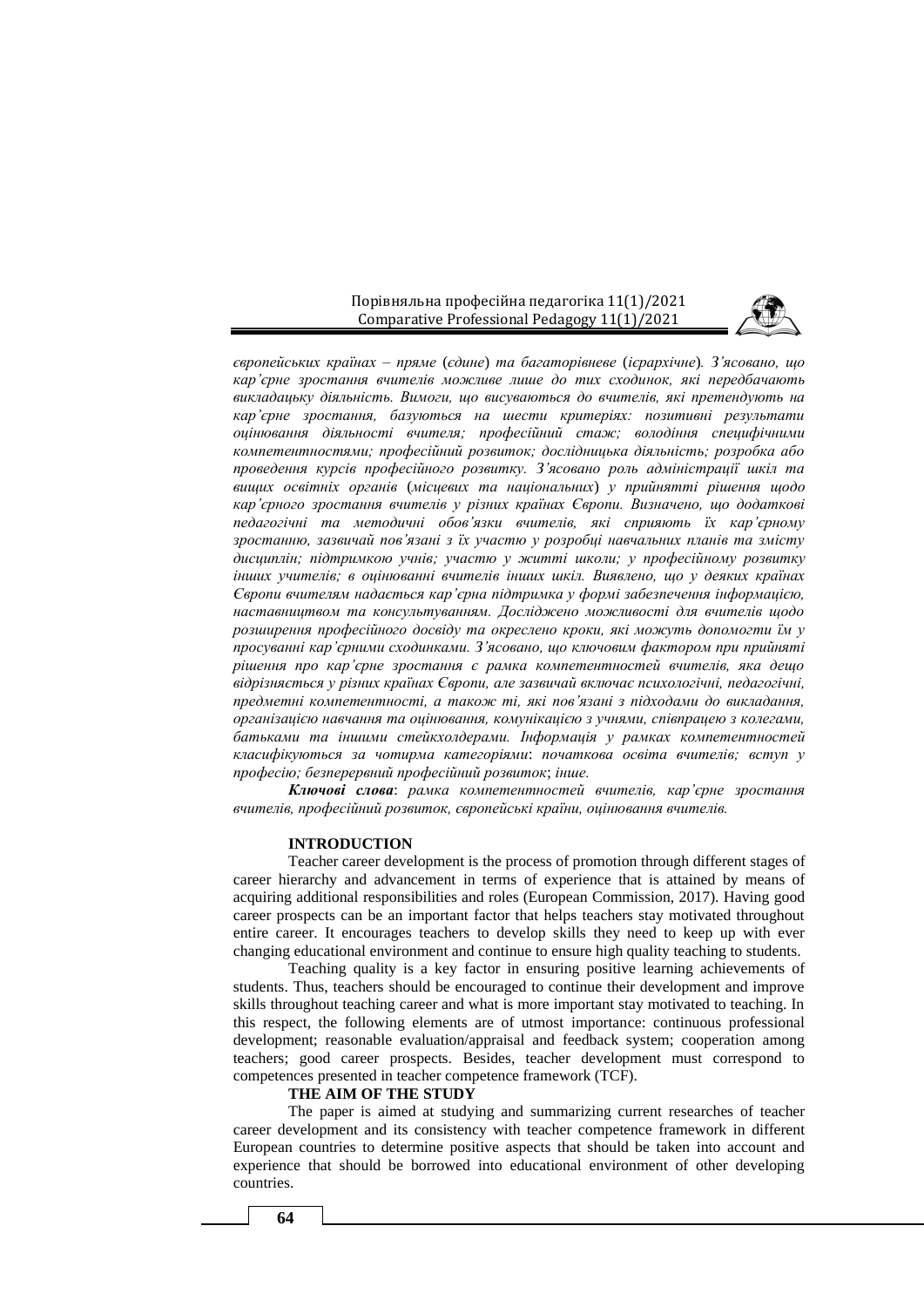

#### **THEORETICAL FRAMEWORK AND RESEARCH METHODS**

The issue of teacher career development has been considerably studied by S. Bamford, M. Chrappan (2020), E. Kopp (2020), S. Lynch, J. Worth (2016). Teacher evaluation and appraisal is the issue of concern to D. Nusche (2014), P. Santiago (2012), C. Shewbridge (2011). Studies of teacher competence framework and its role in teacher career development are presented in scientific works of N. Bilbao (2021), F. Caena (2014), U. Garay, A. Romero (2021). Substantial research in different aspects of teacher career development and its relation to teacher competence framework has been conducted by European Commission Euridyce (2014–2021).

In our research a range of general scientific methods (including study, analysis and synthesis of reference, scientific educational print and on-line sources), as well as systematization and generalization has been used. Our research is qualitative (descriptive) and includes observation and narrative inquiry.

### **RESULTS**

Career development is defined as a recognized promotion within some definite profession. In terms of teaching career there are two types of career development schemes in European countries:

1. Multi-stage or hierarchical development scheme. According to it, each stage of career development is defined as a set of competences and responsibilities. Different career stages are characterized by increase of complexity and extent of responsibilities. Salary can depend on career development but it is not the defining factor.

2. Single-stage or flat development scheme. Here the salary, as a rule, is related to the duration of teaching experience and kinds of activities performed. Such development scheme allows teachers to expand their experience and take on additional responsibilities and roles (European Commission/EACEA/Eurydice, 2015).

A number of European countries have promotion system that is based on multistage development scheme and some countries have flat development scheme where teachers have no opportunities to be promoted to higher stages of career path. Germany is the only country where two types of teacher career development exist but multi-stage career development is limited to teachers who are qualified to teach at upper secondary level. In European countries with multi-stage career development there is a specific promotion scale. For instance, in Latvia career development is based on five quality levels. Teachers can choose the quality level they want to be evaluated at. What is more, they can apply to higher quality level even if before that they were not evaluated for lower levels (Shewbridge et al., 2011).

Romania has 4 stages of teacher career development depending on the length of teaching experience:

1. Beginner teacher who has completed initial education and passed one of the two exams necessary to be fully qualified.

2. Teacher.

3. Teacher of the second teaching level.

4. Teacher of the first teaching level.

Teacher competence framework outlines competences for two higher teaching levels (European Commission, 2017).

In Montenegro career stages reflect the evolution of teachers' roles:

1. Trainee teacher that has no full qualification.

2. Teacher.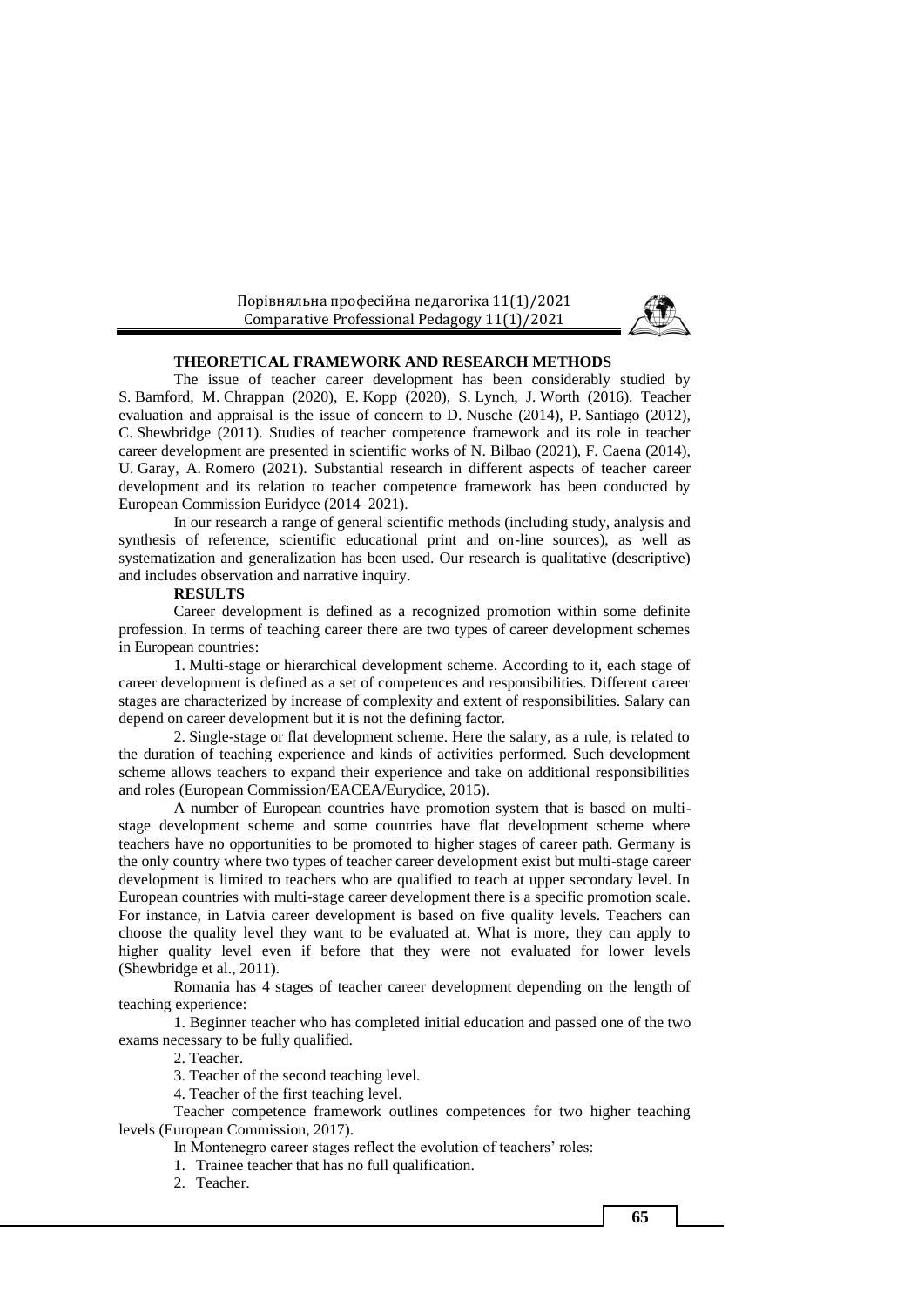

3. Mentor teacher.

4. Advisor teacher.

5. Senior advisor teacher (European Commission, 2013).

The highest stage is researcher teacher but one can acquire this stage without gradual promotion – it can be obtained if a teacher corresponds to all the required criteria for this stage.

Promotion to higher stage of career development is related to increase in salary in the majority of countries with multi-stage career development scheme. In Latvia, Ireland and France promoted teachers don't receive increase in salary but they get a special allowance in addition to salary depending on the level of promotion (but it concerns only higher career stages). For instance, in Latvia the salary is higher in case of promotion to quality stages 3 and higher. In Sweden, promotion usually presupposes considerable increase in salary. Requirements to promotion to higher career stages are based on 6 criteria: a) positive evaluation; b) length of professional experience; c) specific professional development; d) demonstration of specific competences; e) running or designing professional development courses; f) research activities (European Commission/EACEA/ Eurydice, 2018).

The first three criteria are applied in the majority of European countries with multi-stage career development scheme. Evaluation/appraisal can be performed as a planned evaluation procedure or organized specially for promotion. It should be stressed that the decision is seldom made by the evaluator, except European countries where heads of schools are entitled to make decisions concerning both promotion and evaluation. The majority of countries in Europe take into account the length of teaching experience to promote teachers to higher stages but it is not the key factor. Sweden is the only country where the required length of teaching experience is necessary for candidates to be promoted by the higher education authority. Teachers are supposed to have at least 4 years of experience in the profession. Nevertheless, school heads have right to set additional criteria for promotion and can promote only a limited number of teachers. Specific competences can be required such as experience of an expert teacher or teacher trainer. They can be demonstrated differently – via certification, test evaluation etc. (Santiago et al., 2012).

The fourth criterion is specific professional development and it is required in more than a half of European countries with multi-stage career development scheme. This requirement can be limited to annual participation in professional development events.

In 10 European countries with multi-stage career development scheme all these four criteria are necessary for promotion (namely in Poland, Romania, Croatia, France, Slovenia, Hungary, Serbia, Lithuania, Montenegro, and Latvia). Montenegro and Serbia also require participation in research projects or/and publishing of scientific papers to be promoted to higher career stages. Besides, in Serbia running or designing professional development courses is also a requirement for promotion to higher career stages (European Commission, 2013).

School administration plays an important role in promotion of teachers to higher career stages in 16 European countries with multi-stage career development scheme. In Lithuania, Slovakia, Bulgaria, England, Wales, the Netherlands, and Sweden, school administration is the only decision maker in teachers' promotion to higher careers stages. The highest educational authorities take part in teachers' promotion to higher career stages directly or by means of other central bodies in 12 European countries with multi-stage career development scheme. In 6 European countries the highest educational authorities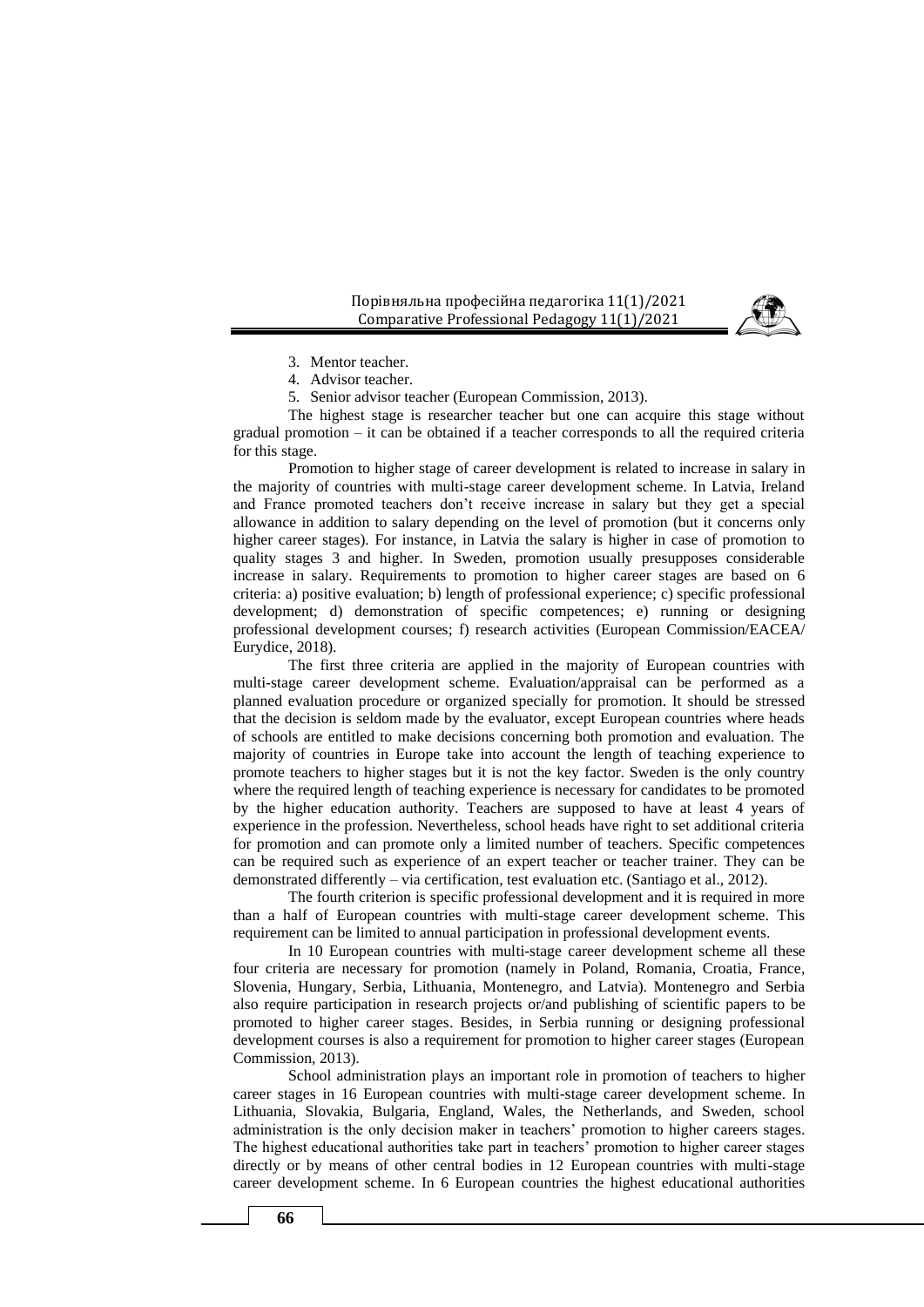

make this decision by themselves – Estonia, Romania, Hungary, Cyprus, Malta, Germany (for teachers qualified to teach at upper secondary level). In 4 countries the decision is made by the highest educational authority in cooperation with school administration. Thus, in Ireland, the Department of Education and Skills appoints posts for promotion in schools and School Management Board holds the competition and appoints teachers to the posts. In Croatia, as a part of promotion procedure, the candidate to the post of a mentor teacher or advisor teacher is evaluated by the school head and a pedagogical expert from Teacher Training and Education Agency – the central body that ensures quality of general school system (European Commission/EACEA/Eurydice, 2015).

In Slovenia, the head of the school nominates the candidate for the promotion to the Ministry of Education after the candidate's evaluation at the school level. Teachers can also apply directly to the Ministry. In this case they are evaluated by the head of the school and assembly of school teachers. In Montenegro, the head of the school usually recommends candidates for promotion to the commission created by the Ministry of Education. Teachers can also apply directly to the commission.

In three European countries local educational authorities and school administration are involved. Thus, in Poland the level of educational authority involved in the promotion depends on the stage of teacher's promotion. School teachers are promoted to "contract teachers" by the head of the school. They are promoted to "appointed teacher" by school management body. Regional bodies responsible for pedagogical supervision can approve promotion to "chartered teacher" (Nusche et al., 2014).

In Scotland, the decision concerning promotion is made by the interview panel that is made up of the school head and representatives of local educational authorities. If the decision is made about higher posts, parents are also involved.

In Albania, the school head can promote a teacher to higher career stage after approval of the local educational authority. The higher teacher promotion is in Poland, Serbia or Latvia, the more decision makers from more centralized bodies are involved.

Besides teaching, teachers can take on additional roles and responsibilities to expand their experience and increase motivation. It concerns all European countries except Turkey. Possibilities for extending teachers' roles are available both in multi-stage career development scheme and in single-stage development scheme. In the majority of European countries, teachers can become mentors for beginner teachers. It can be done within induction programs that are regulated by the highest educational bodies or within those designed at the school level. In most European countries, teachers can take on pedagogical or methodological responsibilities and roles outside classroom. These roles are diverse and can be related to:

– subjects and curricula (subject/curriculum coordinator; teacher researcher, ICT coordinator, school advisor, program coordinator, pedagogical coordinator, coordinator of working groups/committees);

– student support ( special education coordinator, learning coach, remedial education coordinator etc.);

– school life: class teacher/tutor, project coordinator etc.;

– teacher professional development: coordinator, teacher trainer;

– evaluation: examination coordinator, advisor/inspector for other schools (European Commission, 2017).

In more than a half of all European countries, teachers can take on some administrative functions while still teaching, such as the head of the school or the deputy.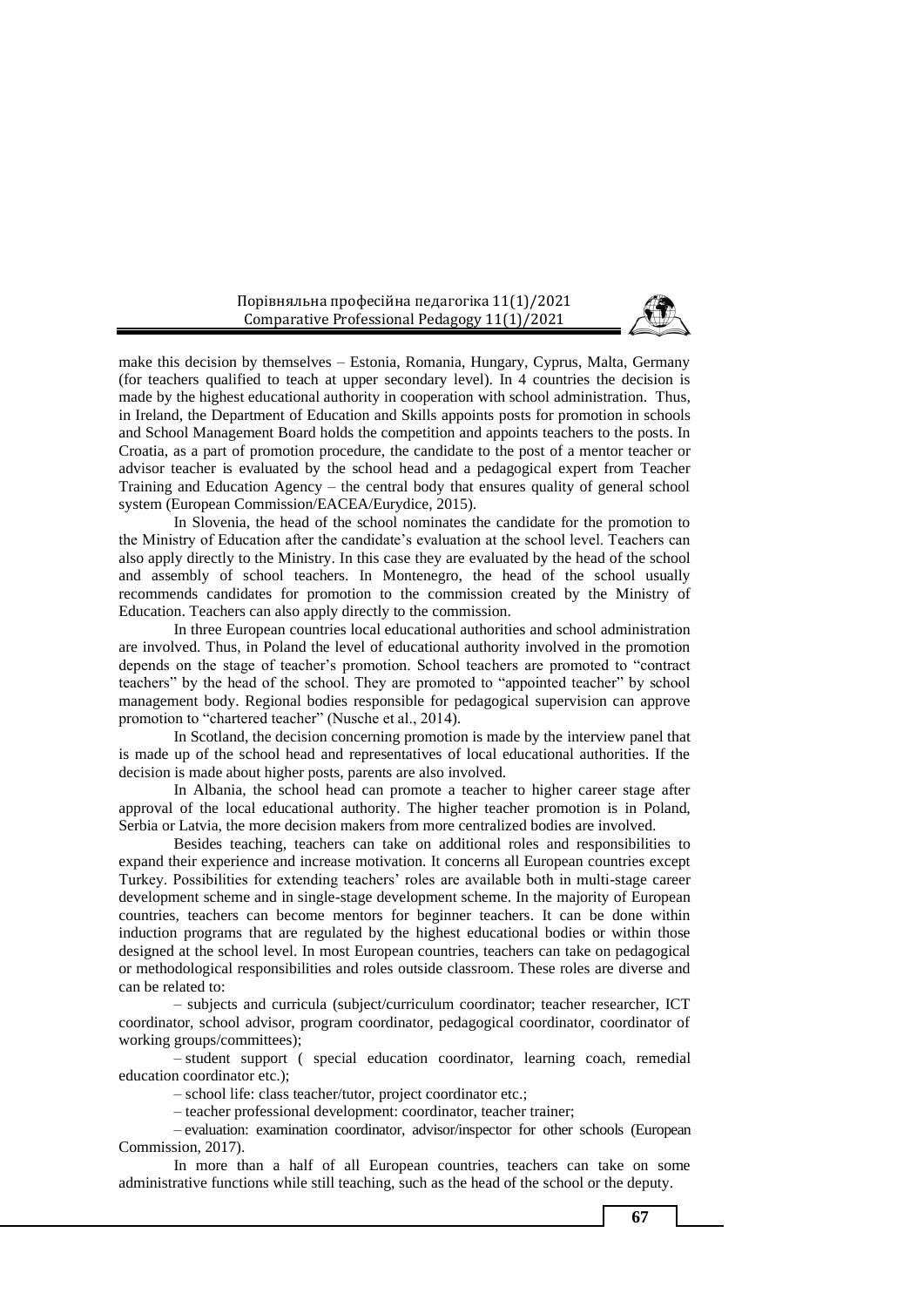

In European countries with multi-stage career development scheme some additional responsibilities are related to specific career stages. For example, in Bulgaria and Romania only teachers on the highest stage – chief teacher or teacher at teaching stage  $1$ can become mentors. To become a mentor in Slovenia one has to be either advisor or counsellor (highest teaching stages) or to occupy career stage "Mentor" for at least 5 years. In Serbia, the teacher has to be promoted to one of the highest career stages – Higher Pedagogical Advisor or Senior Pedagogical Advisor – to conduct educational research at local, regional or national levels. In Hungary, a teacher with PhD can apply to five-year status of a researcher teacher. During this period, the minimum salary will be higher than the salary of Master Teacher, which is the highest stage of career development that does not require PhD (Lynch et al., 2016).

In a number of European countries with single-stage career development scheme some additional responsibilities can presuppose financial incentive, namely in Norway, Iceland, Italy, Latvia, Czech Republic, Austria, Northern Ireland and German speaking community of Belgium.

Besides, in some European countries, teachers are ensured with career assistance, which is the provision of information, coaching and counseling for career promotion, for supporting teachers in planning and performing their advancement in teaching profession. In countries with a single-stage career development scheme, career assistance can be offered when teachers are involved in acquiring wider roles and responsibilities, in obtaining higher qualification level or advancing their official teacher status. Nevertheless, career assistance is rarely provided in European countries officially. Only three countries made it a legal requirement specially for teachers in service. They are France, Hungary and Austria. Thus, in France there are career mobility counsellors that provide assistance to teachers by means of individual meetings or online consulting and leaflets; teacher unions also provide information about teacher career – legal aspects, latest news, recommendations etc. In Hungary, there are Pedagogical Educational Centers that are regional branches of the highest education authority responsible for career assistance. Every January they survey teachers about the support they require and allocate counsellors who provide them with help in filling in their portfolios for promotion. Counsellors are Master Teachers specializing in teacher support and they spend a part of their working day providing teacher professional development and career assistance. In Austria, career assistance is provided by counselling services organized by local educational authorities. It is also a mission of teacher training colleges to organize career assistance programs (Lynch et al., 2016).

Nevertheless, the key element of teachers' career promotion is teacher competence framework (TCF). In 2014, the European Council encouraged European countries to develop and implement comprehensive TCFs, which are to be designed by the highest education authorities. The framework provides cooperation, helps to advance the quality of teaching profession increasing its transparency and helping teachers to apply for promotion and develop their professional competences.

TCF is a set of statements about what a teacher as a professional must know, understand and be able to do. The framework can be used for different purposes such as defining individual needs in development, improving teaching skills etc. The majority of European countries have frameworks developed by the highest education authorities. Only 9 countries don't have and express no intention to introduce TCF. They are Bulgaria, Lichtenstein, Malta, Iceland, German speaking community of Belgium, Finland, Cyrus, Croatia, and Greece (Bilbao et al., 2021).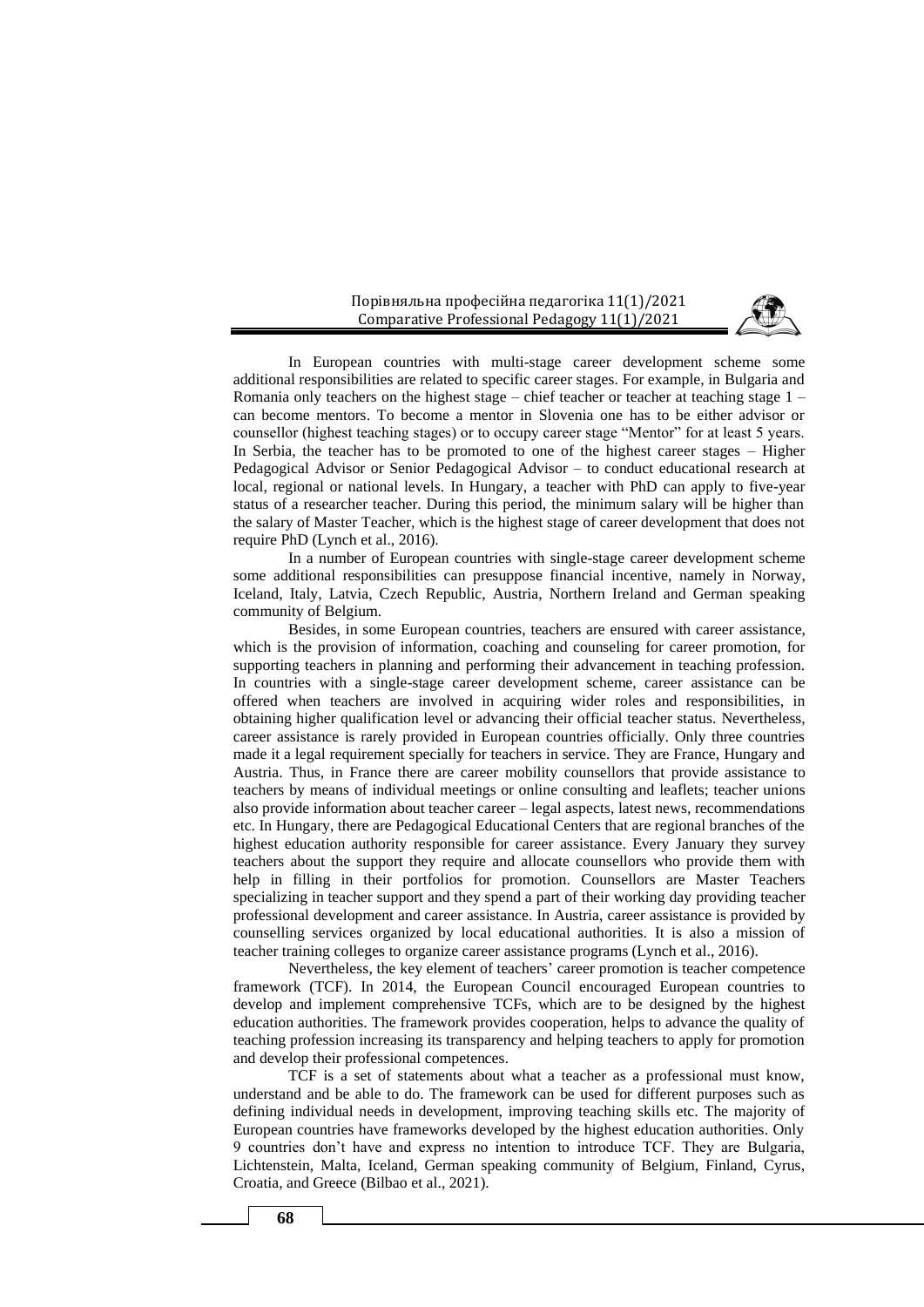

All the existing TCFs define the fields of competences. Some of these fields are common for all the TCFs but can be described in a different manner. As a rule here belong psychological and pedagogical competences, subject knowledge and teaching approaches, organization of learning and assessment, innovative teaching approaches, communication with students, cooperation with colleagues, relationships with parents and other stakeholders.

In different countries, the description of competences can be more or less detailed. In 7 countries TCFs contain fields of competences but without detailed description of what they suggest, namely in Switzerland, Slovakia, Austria, Italy, Spain, Hungary and French speaking community of Belgium. In the latter, TCF contains 13 fields of competences without detailed description. Among them are efficient partnerships with educational establishments, colleagues, parents; mastering subject related teaching approaches; teamwork within the school; critical and independent evaluation of the past and future scientific knowledge; reflective approach to one's own professional activity and organization of one's own professional development (Caena, 2014).

Some countries have TCFs with detailed analysis of specific skills. Thus, in the Netherlands competences are classified into 7 different fields. For each there is a formulated aim, necessary skills and knowledge. For instance, the aim of subject-related competences and teaching approaches competences is to enable the teacher to create powerful educational environment using modern professional and organizational means so that every child could acquire cultural knowledge expected in the society. One of the specific skills mentioned for these competences is that teachers should have definite understanding of the extent to which children must master subject content and the ways they will cope with their work. One of the 9 elements of knowledge and understanding for this field is to know how the control of the language and mastering a language influence studying and how to take it into account in practice (Worth, 2017).

In 4 countries the TCFs have competences described for different stages of teacher career. In Estonia, TCF outlines necessary competences for "teacher", and additional competences for higher stages of career development. Thus, "senior teacher" has to support the development of other teachers and contribute to the development of teaching methodologies in his/her own school. "Master teacher" has to take part in the development of creative activities in his/her own school and beyond and work in fruitful cooperation with higher educational institutions (Caena, 2014).

In Latvia, TCF is directly related to the Procedure for Assessing the Quality of Teachers' Professional Activity, and defines competences necessary for each of the 5 quality levels. For instance, teachers in level 4, in addition to competences of the first three levels, also have to be actively involved in implementation of municipal plan of school development and in sharing their methodological experience. In level 5, teachers also have to be actively involved in national strategy of education development and share their experience.

TCF can be developed specifically for some purpose, e.g. accreditation of educational programs for beginner teachers; they can also have wider application as a reference tool for all stakeholders – education decision-makers, initial teacher training institutions, professional development providers, mentors and evaluators as well as future teachers and teachers in service. TCFs can also be used as reference tool for different stages of teacher career development (Chrappán et al., 2020).

Information in TCFs is classified according to 4 categories: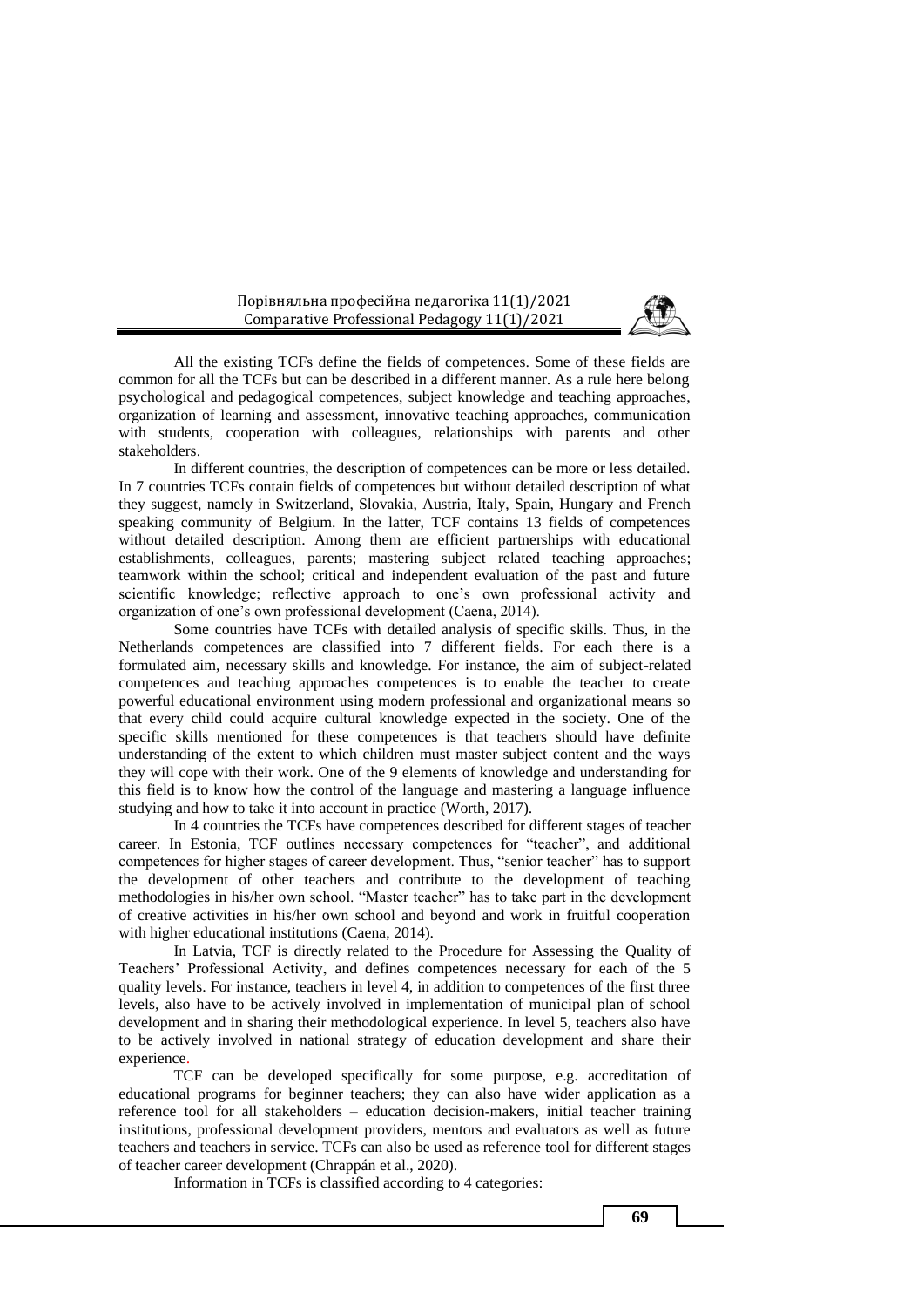

1. Initial teacher education – defining learning outcomes that have to be achieved at the end of the initial teacher education.

2. Introduction to the profession: defining criteria for accreditation/licensing of teachers, selection of teachers for some post; evaluation of teacher competences at the end of induction program.

3. Continuous professional development: designing professional development programs, preparation of individual teacher professional development plans.

4. Other: criteria of teacher evaluation and appraisal; teacher promotion; disciplinary procedures; cases of serious misconduct (Bilbao et al., 2021).

More than a third of all European countries have TCFs and use them throughout the entire teacher career either in the process of initial teacher education or professional development (Belgium (Flemish community), Germany, Estonia, France, Italy, Lithuania, Austria, Romania, the United Kingdom, and Turkey).

Approximately a half of the European countries that have TCFs use them throughout teacher career for initial education rather than for their professional development (Belgium (French community), The Czech Republic, Denmark, Ireland, Spain, Luxembourg, Hungary, the Netherlands, Poland, Portugal, Slovenia, Slovakia, Sweden, Switzerland, and Norway) (Chrappán et al., 2020).

In 3 countries TCFs are used throughout teacher career only for their professional development (Montenegro, Serbia, and Macedonia).

TCFs can also be used for advancement of teachers' careers, for appraisal and disciplinary measures. Thus, in Estonia TCF, which is called Professional Standards for Teachers, is used to promote teachers to higher career stages. In France, appraisal of teachers is conducted in conformity with TCF. In Scotland, if a teacher is involved in a disciplinary procedure or is suspected of serious disciplinary misconduct, he/she is evaluated on standards outlined in General Teaching Council for Scotland Code of Professionalism and Conduct.

#### **CONCLUSIONS**

Techer career development is the promotion to higher stages of career path that is carried out strictly in accordance with a definite career development scheme that presupposes a set of responsibilities and roles for each stage of teacher development. The conducted research testifies about advantages of multi-level career development that offers much more opportunities for teacher promotion than a single-level career development.

In most European countries, the promotion is only possible if the TCF is taken into account in terms of teachers' consistency with competences, aims, skills and knowledge outlined for each competence. In the result of the thorough study we have made a conclusion that TCF should have a detailed description of competences which makes the promotion transparent and fair. Besides, as information in TCFs concerns not only career promotion but also initial teacher education, introduction to the profession, continuous professional development, criteria of teacher evaluation and appraisal, they can have multifaceted application.

It has been defined that decision concerning teacher promotion should be made in cooperation of school administration and higher educational authority. Of utmost importance is the experience of some European countries related to ensuring career assistance to teachers in terms of information provision, coaching and counseling.

In our further research, we consider it necessary to study in detail the TCFs of European countries that have detailed description of competences, such as the Netherlands, Estonia, and Latvia.